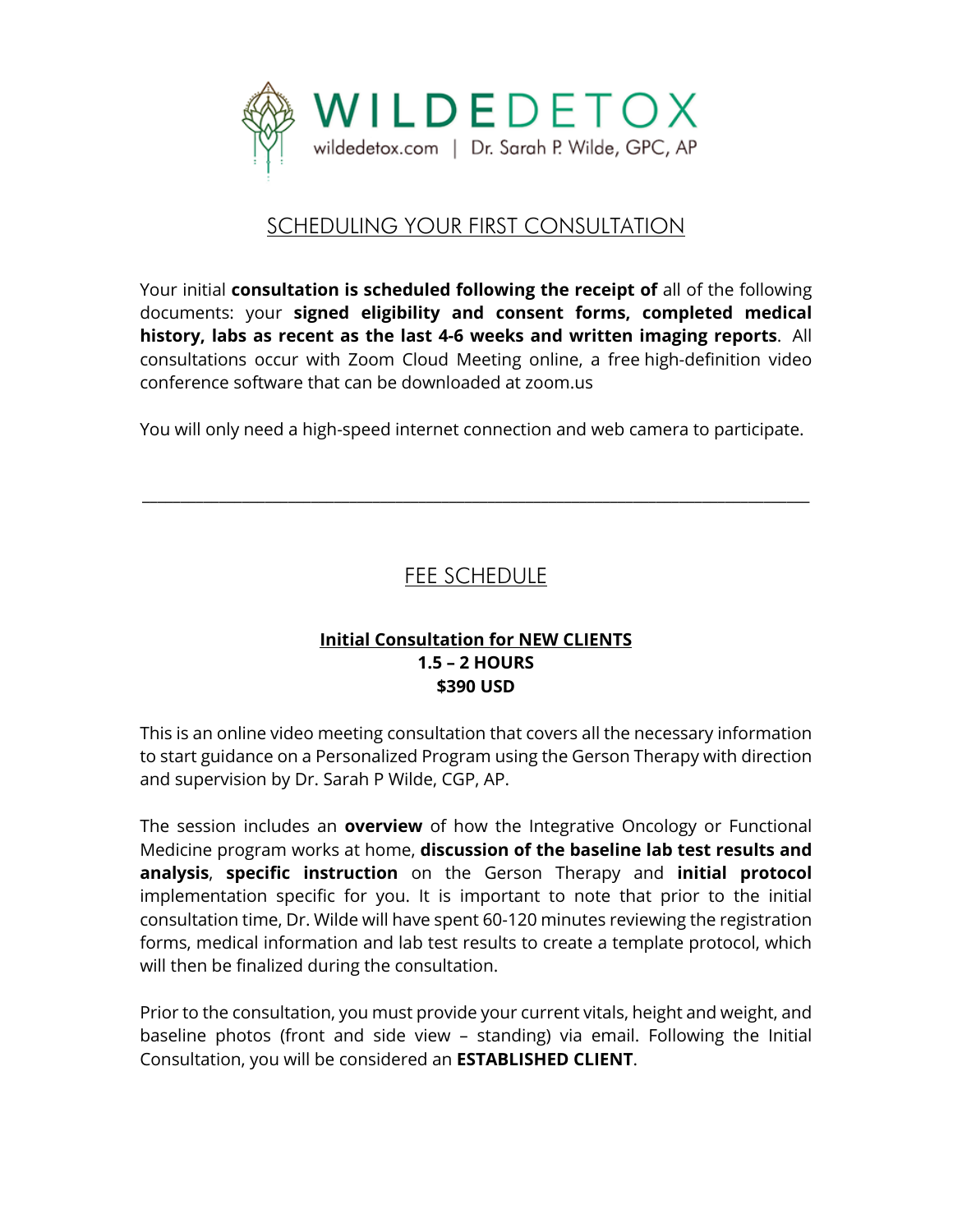

#### **Question & Answer Session for NEW CLIENTS 30 MINUTES \$60 USD**

This Q+A session is held by phone call with Dr. Wilde. Your questions will be answered regarding your eligibility for a Personalized Program, how distance-based direction and supervision works, and all requirements necessary before embarking on your therapeutic program. This appointment may be attended by family members and caregivers who are involved in your treatment planning.

### **Follow-Up Consultation for ESTABLISHED CLIENTS ONLY 30-45 MINUTES \$165 USD**

This is a regularly scheduled online video meeting follow-up review consultation (usually every 4-6 weeks) to report on your progress. The protocol is adjusted (finetuned, reduced or intensified) depending on a recent set of lab test results and your symptoms review. You must report current vitals and weight for this meeting.

\**If you do not have a participating physician to order labs in your state, there are self-pay options available with UltaLabTests.com, Labcorp or Quest Diagnostics. Costs are determined on a case-by-case basis and are determined prior to your appointment.*

# COMMUNICATION POLICY

\_\_\_\_\_\_\_\_\_\_\_\_\_\_\_\_\_\_\_\_\_\_\_\_\_\_\_\_\_\_\_\_\_\_\_\_\_\_\_\_\_\_\_\_\_\_\_\_\_\_\_\_\_\_\_\_\_\_\_\_\_\_\_\_\_\_\_\_\_\_\_\_\_\_\_\_\_\_\_\_\_\_\_\_\_\_\_

### **Email Communication to SarahPWilde@protonmail.com**

This is the **preferred** communication method to contact Dr. Wilde. Some of your questions may require research, therefore 24-48 hours response time is standard. Emails are preferred for documentation, written record, and review.

### **Text Messaging (provided to ESTABLISHED CLIENTS ONLY)**

This method of communication will receive a brief response from Dr. Wilde during business hours. It is only used for an urgent question or comment related to an **emergency or immediate need**. Extended questions need to be communicated via email and will be subject to the email fee schedule above.